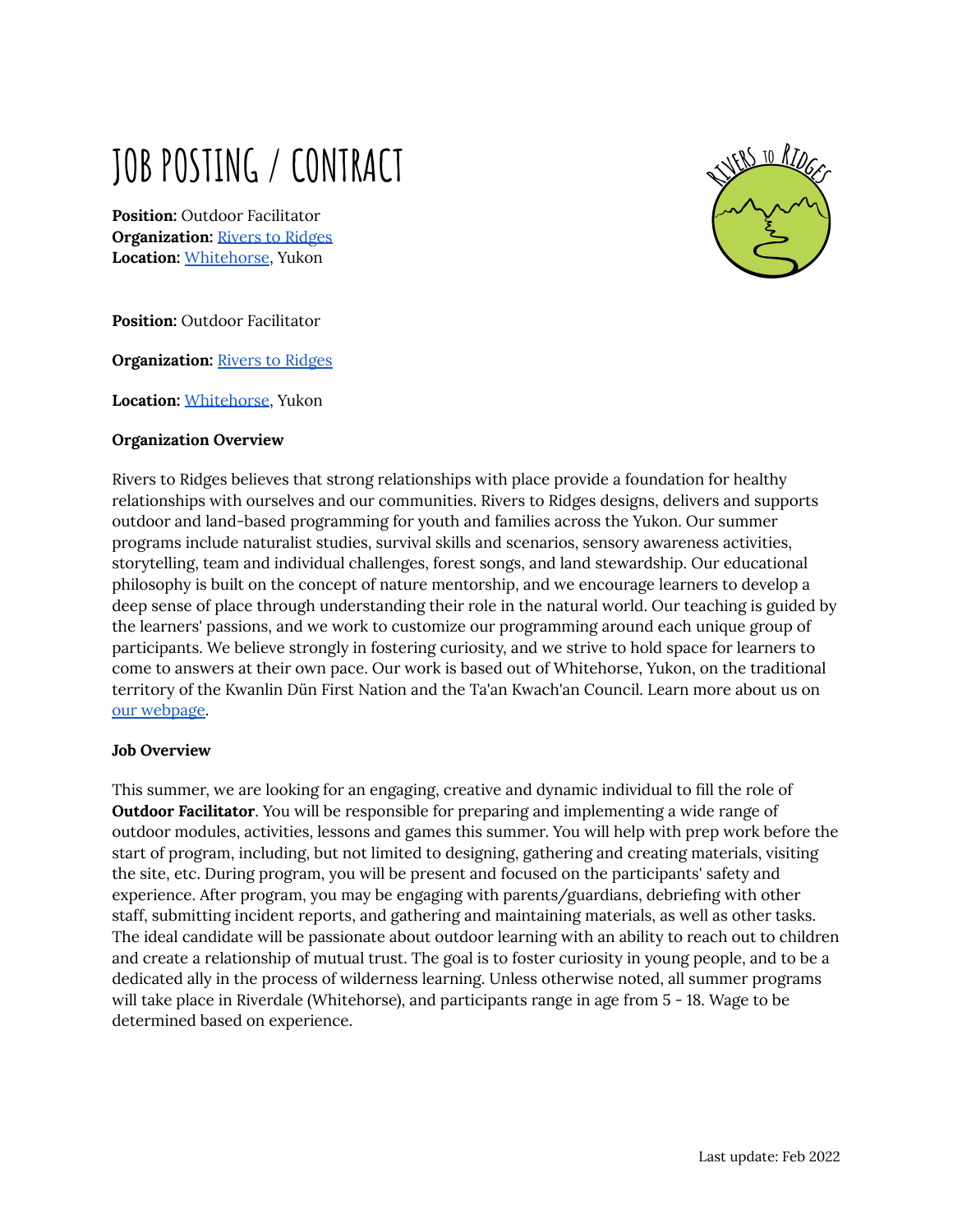## **Responsibilities**

- Plan and execute creative outdoor learning experiences for children and youth
- Support anti-oppression and reconciliation efforts
- Use skills-based instruction, as well an awareness-building approach, to teach topics ranging from shelter-building, wildlife tracking, bird language, storytelling, canoe instruction, wild harvesting, fire-making, sensory training, plant identification and more (Note: Knowledge of all topics is not necessary, however willingness to learn and research is crucial.)
- Provide individualized instruction to learners as needed
- Create educational content as needed (carving, building, photocopying, etc.)
- Liaise respectfully with Elders, Knowledge Holders, trappers, or other visiting specialists
- Participate in daily pre- and post-program staff culture circles
- Use Rivers to Ridges equipment and materials with care; help with maintenance
- Collaborate and work respectfully alongside other facilitators
- Enrich outdoor teaching skills and knowledge through independent and/or collaborative research
- Observe and understand learners' behaviour and report suspicions of neglect, abuse, etc.
- Listen to and work to honour the needs of parents and families

#### **Requirements**

- Proven experience working outdoors with youth with a range of abilities and backgrounds
- Foundation of outdoor knowledge and skills, with specific interests or passions (e.g. plant identification, friction fires, etc.)
- Anti-racist and passionate about working to better support inclusion and equity
- Available for multiple full weeks of work (or ideally the whole season) from June 17 July 31 2022
- Excellent communication and interpersonal skills
- Well-organized and able to be part of a facilitation team
- Committed to being on time and focused on the participants
- Energetic, creative and engaging
- Knowledge of various teaching approaches, and willingness to learn mentoring-style of education
- Basic CPR-C First Aid Training or willingness to acquire
- Current (within 6 months) clean Criminal Record Check with Vulnerable Sector Screening

## **Benefits of Employment**

- Join a small team of passionate outdoor learning professionals
- Work with a nationally recognized and supported program
- Enjoy significant outdoor time in your job
- Possibility of additional work opportunities with Rivers to Ridges in the future

Please send in your resume, cover letter and availability for the 2022 year to info@riverstoridges.org ASAP. We are hiring starting immediately on a rolling basis.